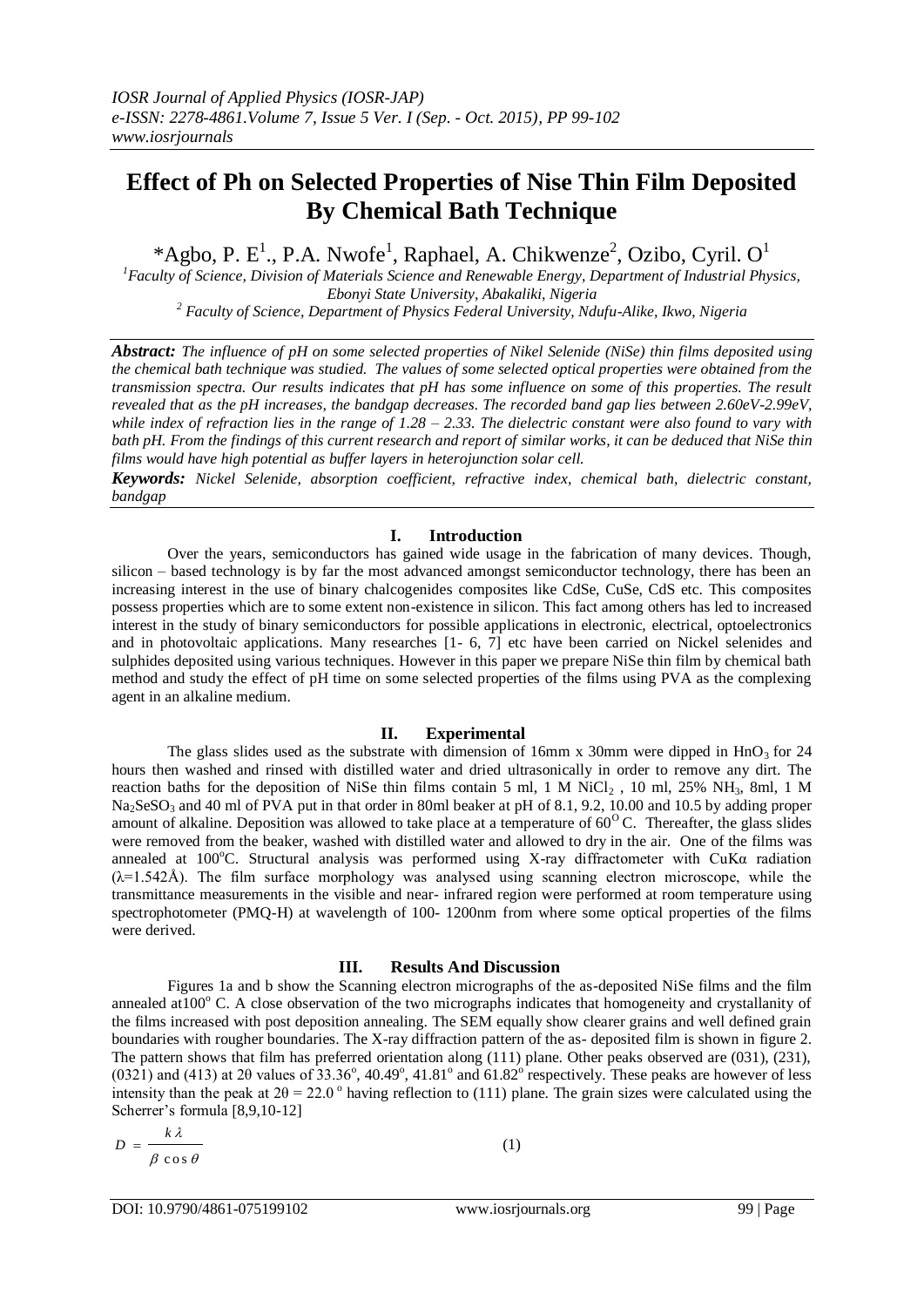Where k is a constant called the shape factor with an approximate value of 0.94,  $\lambda$  is the wavelength of the Xray radiation used, β is the full-width at half-maximum (FWHM) of the (111) diffraction as expressed in radians and  $\theta$  is the diffraction angle.



Fig.1a: SEM of as-deposited NiSe film



Fig.1b- SEM of NiSe film annealed at 100° C

Figure 3 shows the plot of transmittance against wavelength for NiSe thin films deposited at different bath pH. The plot shows that the films were highly transparent in the UV-region irrespective of the value of the pH. The plots indicate that as the pH decreases, the transmittance tends to increase with highest transmittance of about 81% is recorded by film deposited at pH of 8.1.

The optical absorption studies have guide to a variety of interesting thin film parameters. Usually the optical properties of the thin film are different from those of the bulk [9,13-16]. The optical absorption of NiSe thin film was studied in the wavelength range of 100 – 1200 nm. The variation of absorption coefficient against photon energy is shown in figure 4, for films deposited adifferent bath pH while the absorption spectra was analysed using the relation [4, 17, 18,19]



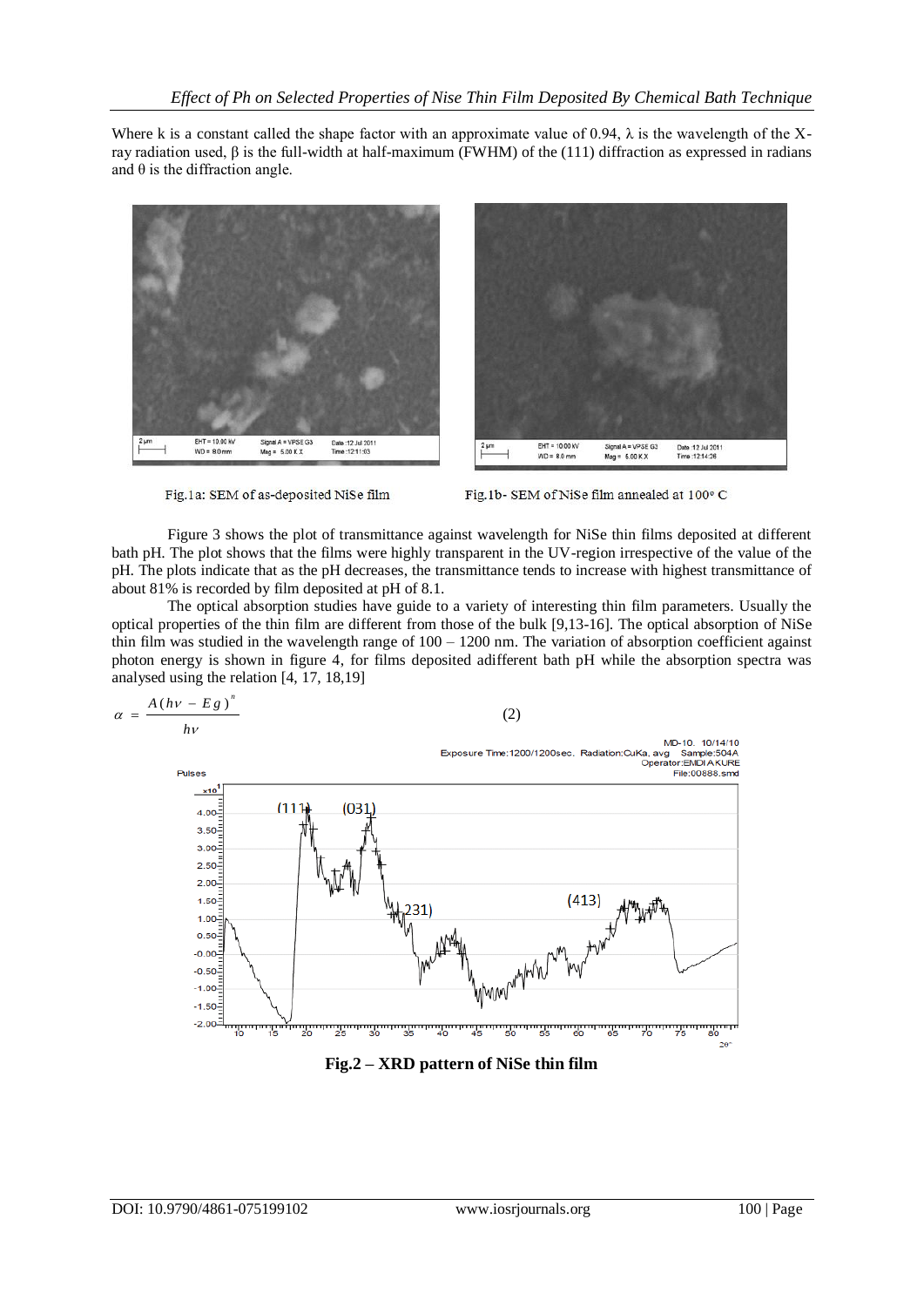

Where hv is the photon energy,  $E_g$  is the optical band gap energy. A is a constant and n =1/2 or 2 for allowed direct and allowed indirect transitions respectively. The plot of  $(\alpha hv)^2$  against hv is displayed in figure 4 for NiSe thin film at different pH. The recorded direct band gap energy are in the range of  $2.60 - 2.99$  eV. The trend indicates that as the pH decreases, the bandgap increases. This could be attributed to structural transformation, increasing grain size and roughening of the film. The trend could also be linked to the fact at lower pH, coalescence of the grains becomes less [8,20]. As pH increases, the concentration of free metal ions decreases, leading to decrease in the deposition rate and an increase in terminal thickness of the film provided the OH<sup>-</sup> take part in complex formation.



The plot of refractive index, n, against photon energy is displayed in figure 6. The plot reveals that the film deposited at the highest pH has the greatest value of the index of refraction. However, for all the films, the index of refraction increases with increasing photon energy except for the film deposited at the lowest pH. The values of index of refraction lies in the range of  $1.28 - 2.33$ . These values are in the range reported by other authors in the literature [19,21]. Figures 7a and 7b show the plot of real and imaginary dielectric constant against photon energy for the NiSe films deposited at different bath pH respectively. The plot reveals that the real  $(\epsilon_{r})$  part of the dielectric constant increases sharply with increase in photon energy whereas the imaginary  $(\epsilon_i)$  part increases slowly in the lower region but increase sharply in the higher energy region. The results indicates that in NiSe thin films, the loss factor increases with increase in photon energy.